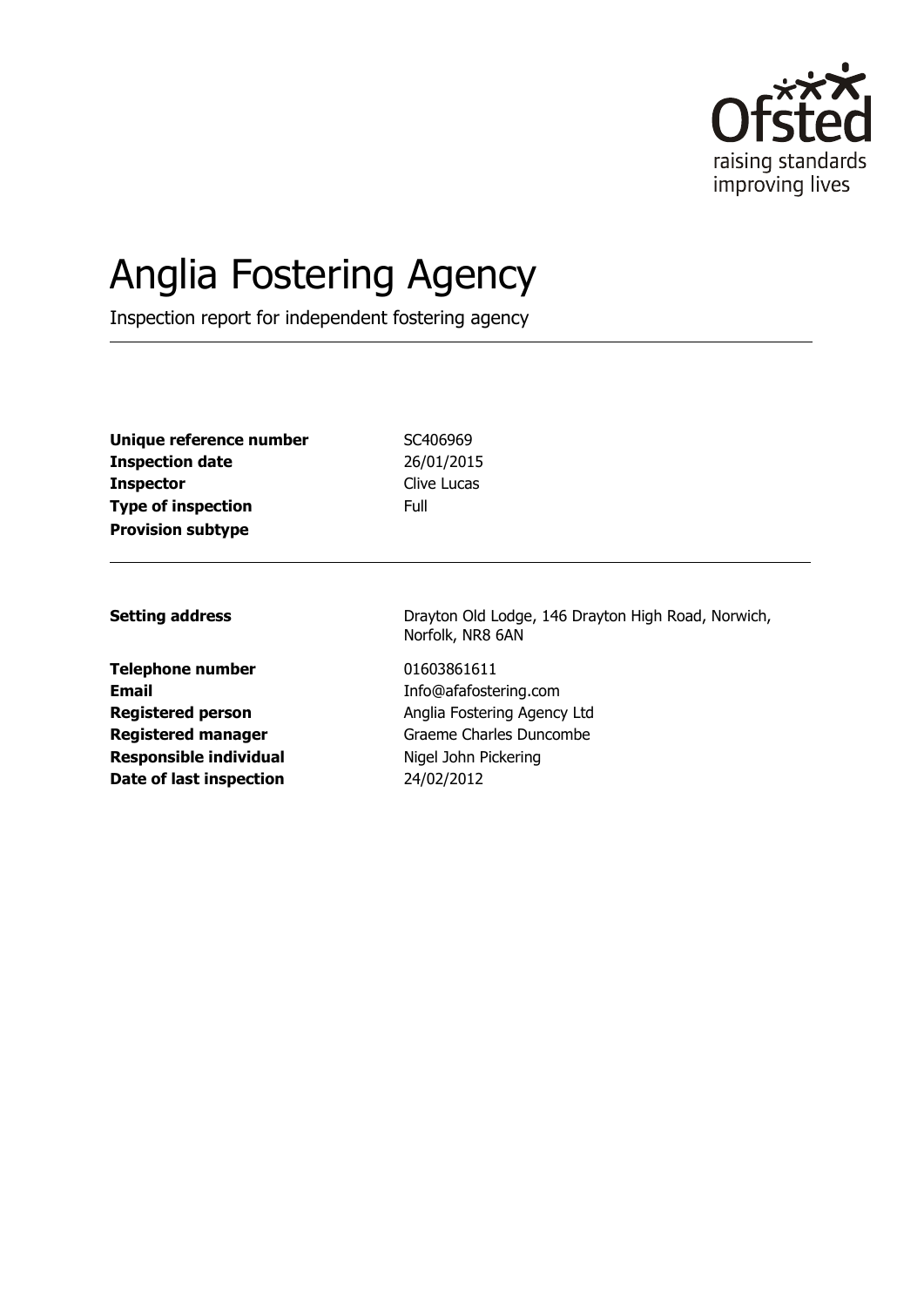© Crown copyright 2015

Website: www.ofsted.gov.uk

This document may be reproduced in whole or in part for non-commercial educational purposes, provided that the information quoted is reproduced without adaptation and the source and date of publication are stated.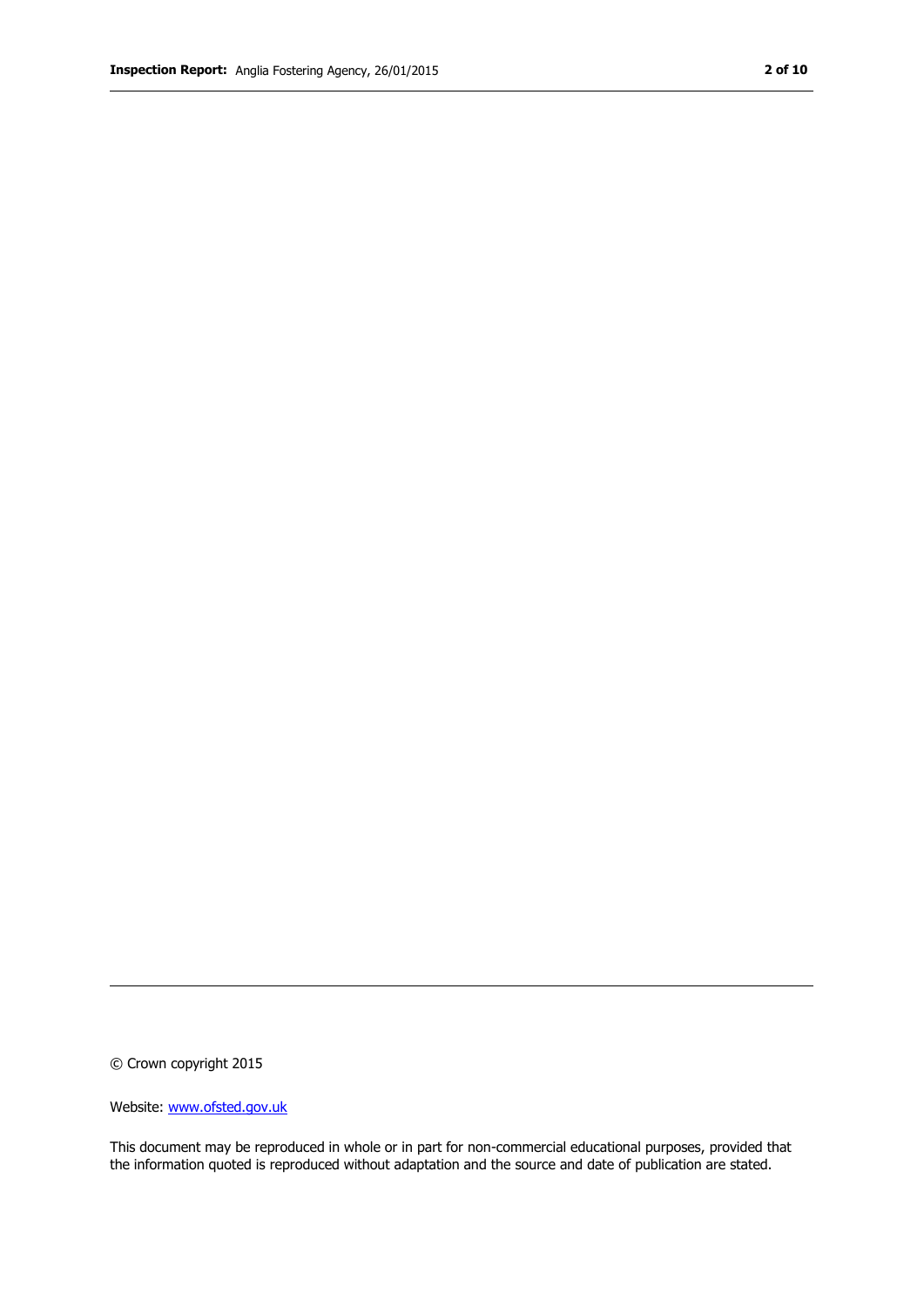## **Service information**

### **Brief description of the service**

This independent fostering agency has its office base in Norfolk and a sub office in the east Midlands. It recruits, trains and supports foster carers across East Anglia and the East of England region. The agency provides a range of placements for all age groups, including short, medium and long term care and permanency. It also provides therapeutic placements and parent and child placements. They have 53 fostering households providing placements for 66 children and young people.

#### **The inspection judgements and what they mean**

**Outstanding:** An agency demonstrating and exceeding the characteristics of a good judgement where children and young people are making significantly better progress and achieving more than was expected in all areas of their lives.

**Good**: An agency where children and young people, including those with the most complex needs, have their individual needs met and their welfare safeguarded and promoted. They make good progress and receive effective services so they achieve as well as they can in all areas of their lives.

**Requires improvement**: An agency that may be compliant with regulations and observing the national minimum standards but is not yet demonstrating the characteristics of a good judgement. It therefore requires improvement to be good. There may be failures to meet all regulations or national minimum standards but these are not widespread or serious; all children's and young people's welfare is safeguarded and promoted.

**Inadequate:** An agency where there are widespread or serious failures which result in children and young people not having their welfare safeguarded and promoted.

## **Overall effectiveness**

Judgement outcome: **good**.

Overall, the agency provides a good standard of care with very high level of outcomes for children and young people. Notably they make exceptional progress in education. Some have plans for further education and going to university which they are looking forwards to. This is helped by carers providing stable placements and working well with schools to ensure that children's education is given a high profile.

Children and young people feel safe in their placements and have their needs met well by carers who receive good training and a high level of support. Although training has not always been provided in a sufficiently timely manner. The support provided to carers is available at all times of the day and night and this helps to maintain stable placements. Some records, including records of supervision are not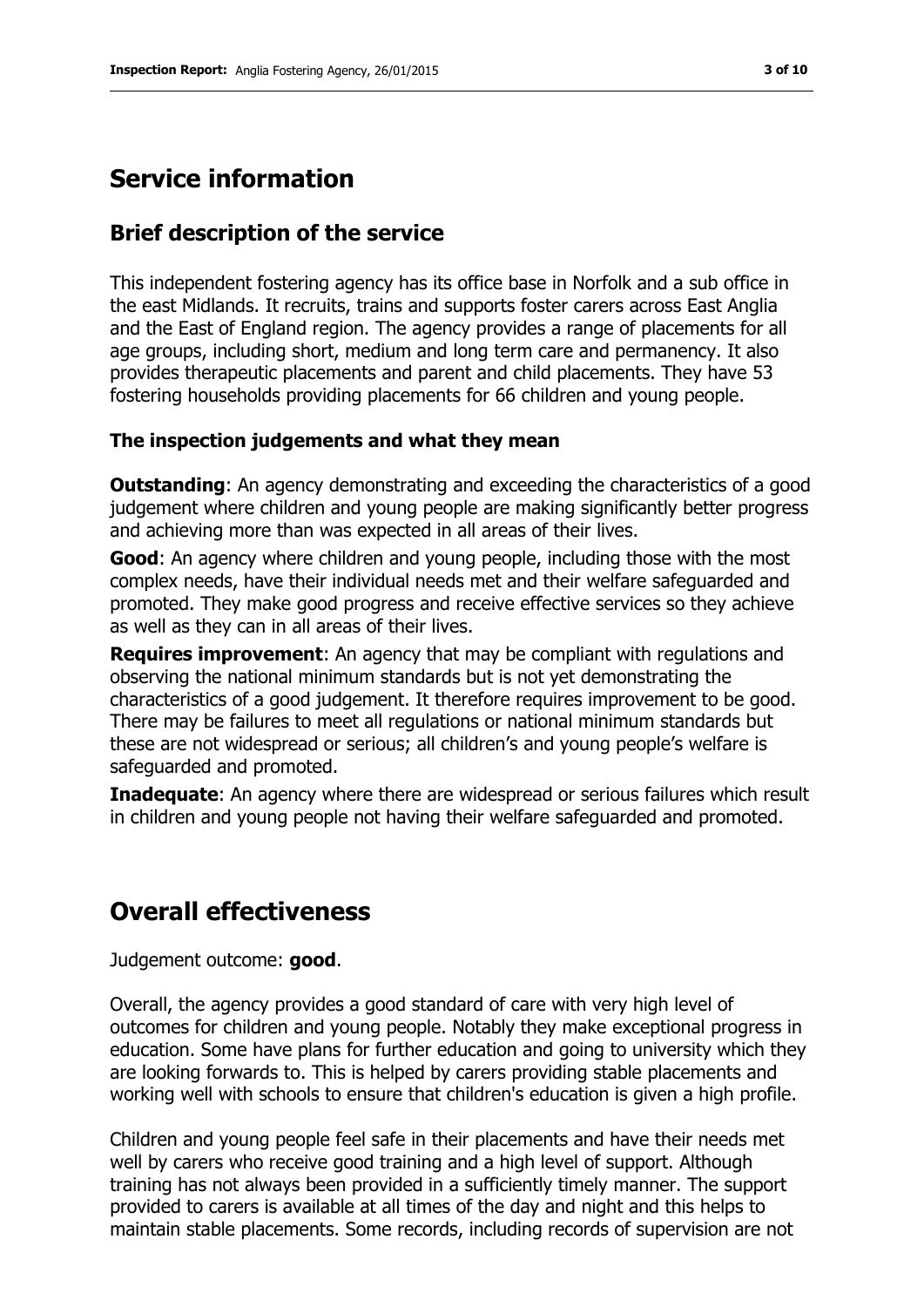always sufficiently clear. This is something that the agency are aware of and have plans to address. There is effective monitoring of the functioning of the agency to help drive improvement. The vast majority of cares are very happy with the agency. There have been a few complaints and these have identified some shortfalls, but the agency have accepted this and taken action to address these issues and improve their practice. Records of complaints are not kept in a way that makes monitoring them easy. Children know about making complaint's, but the younger version of the children's guide does not cover this well enough.

There are good relationships with commissioners and other agencies, including safeguarding agencies. This helps to ensure that children and young people are kept safe and have their individual needs met. There is good matching of children with carers to ensure that children live in homes where they can do well.

There is a Registered Manager who is appropriately experienced and qualified. He does not receive professional supervision to help him reflect on practice. Staff are appropriately qualified and receive good training. The agency provides some specialist placements and the carers are well prepared and supported for this, so that they can provide good care for children and young people who have specific needs. Commissioners are happy with the services provided by the agency.

# **Areas for improvement**

## **Statutory Requirements**

This section sets out the actions which must be taken so that the registered person/s meets the Care Standards Act 2000, Fostering Services (England) Regulations 2011 and the National Minimum Standards. The registered person(s) must comply with the given timescales.

| Reg.   | <b>Requirement</b>                                              | Due date   |
|--------|-----------------------------------------------------------------|------------|
| 17     | ensure that foster carers are provided with such training as    | 24/04/2015 |
| (2011) | appears necessary in the interests of children placed with      |            |
|        | them. This relates to timeliness of training (Regulation 17(1)) |            |
| 3      | ensure that the children's guide contains a summary of the      | 24/04/2015 |
| (2011) | complaints procedure. (Regulation 3(3)(b))                      |            |

## **Recommendations**

To improve the quality and standards of care further the registered person should take account of the following recommendation(s):

ensure that there are supervision meetings which have a clear purpose and provide the opportunity to supervise the foster carer's work, ensure the foster carer is meeting the child's needs, taking into account the child's wishes and feelings, and offer support and a framework to assess the carer's performance and develop their competencies and skills (NMS 21.8)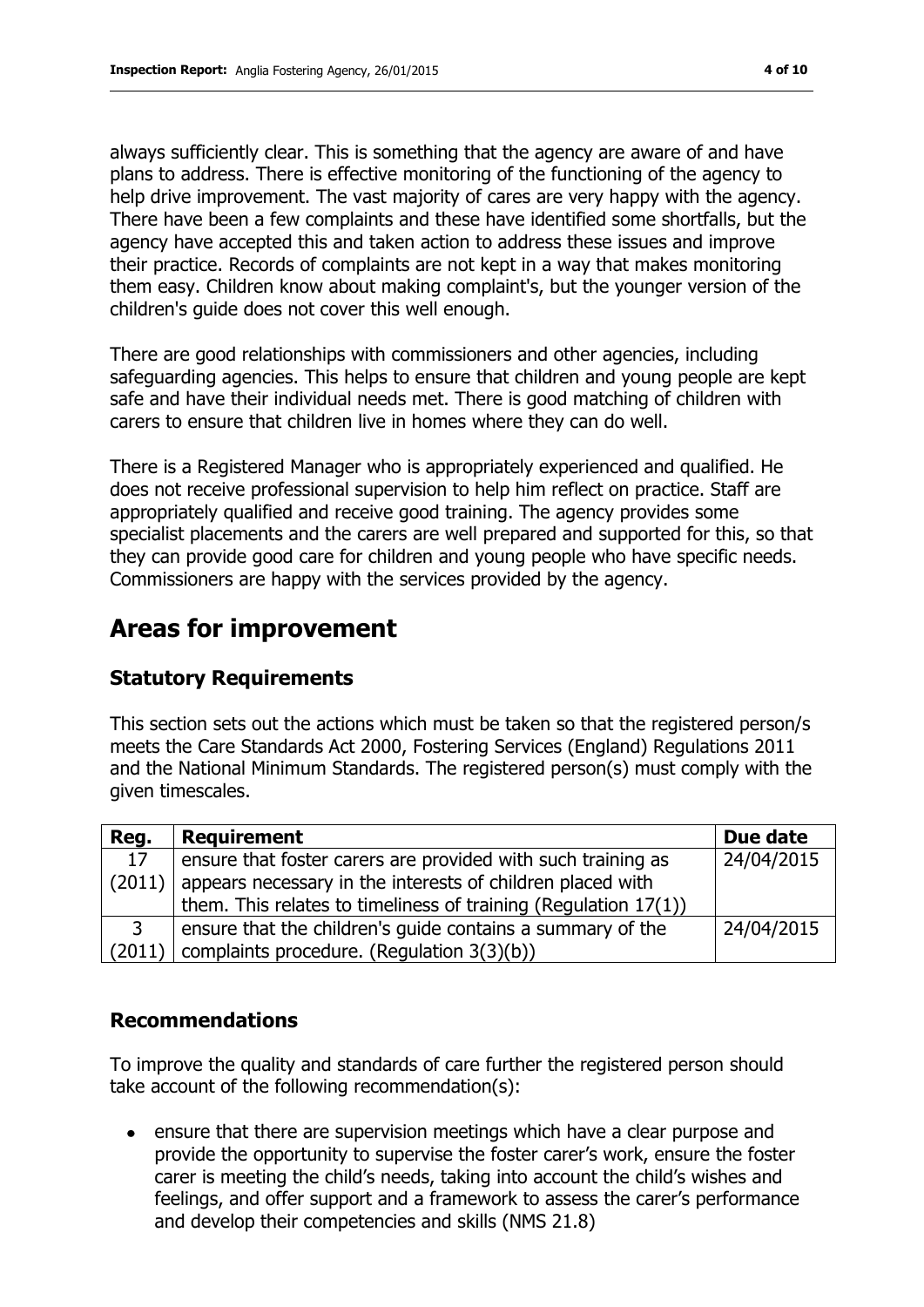- ensure that suitable arrangements exist for professional supervision of the agency's registered person (NMS 24.3)
- ensure that information about the child is recorded clearly and in a way which will be helpful to the child when they access their files now or in the future (NMS 26.6)
- ensure that records are kept of representations and complaints, how they are dealt with, the outcome and any action taken. This relates to complaints records being easily found and monitored. (NMS 2.11)

#### **Experiences and progress of, and outcomes for, children and young people**

Judgement outcome: **outstanding**.

Children and young people make exceptional progress in their education as a result of the work that foster carers and the agency do to support them. Schools are very positive about the progress that children and young people make while living with carers from the agency. They describe very significant increases in attendance and achievement which they feel are due to the security that children and young people feel in their placements. Young people also speak very highly about the way they are supported to do well in their education. Some have plans for their further education and speak of being very excited about the chance of going to university. When children and young people move placements they are supported to stay at their current schools if this is in their best interests. This provides them with some stability and consistency while they settle into new foster homes.

Some young people are placed in specialist therapeutic (ITF) placements. They are looked after by carers who are well trained and who have a high level of support. Consequently, some children and young people are able to live and remain in placements which they may otherwise not be able to manage. This gives them the valuable opportunity to experience family life and also to receive the therapeutic input they require to meet their needs. Other young people have their health needs met by the foster carers working with other agencies such as therapeutic services or Children and Adolescent Mental Health Services (CAMHS).

Most children and young people live in stable placements which meet their needs very well. One placing social worker had commented that 'carers were able to meet (the child's) needs which helped identify further areas of support required and helped with his re-integration back into his family.' The agency does not currently have any staying put placements for young people aged 18 or over. This is due to the age range of their current placements. However, one young person who is approaching 18 said that she has been in her placement for a number of year and feels supported and well cared for. She is confident in her opportunity to remain in a secure placement with her carers while she completes her education and goes to university.

Children and young people are able to give their view on the foster placements and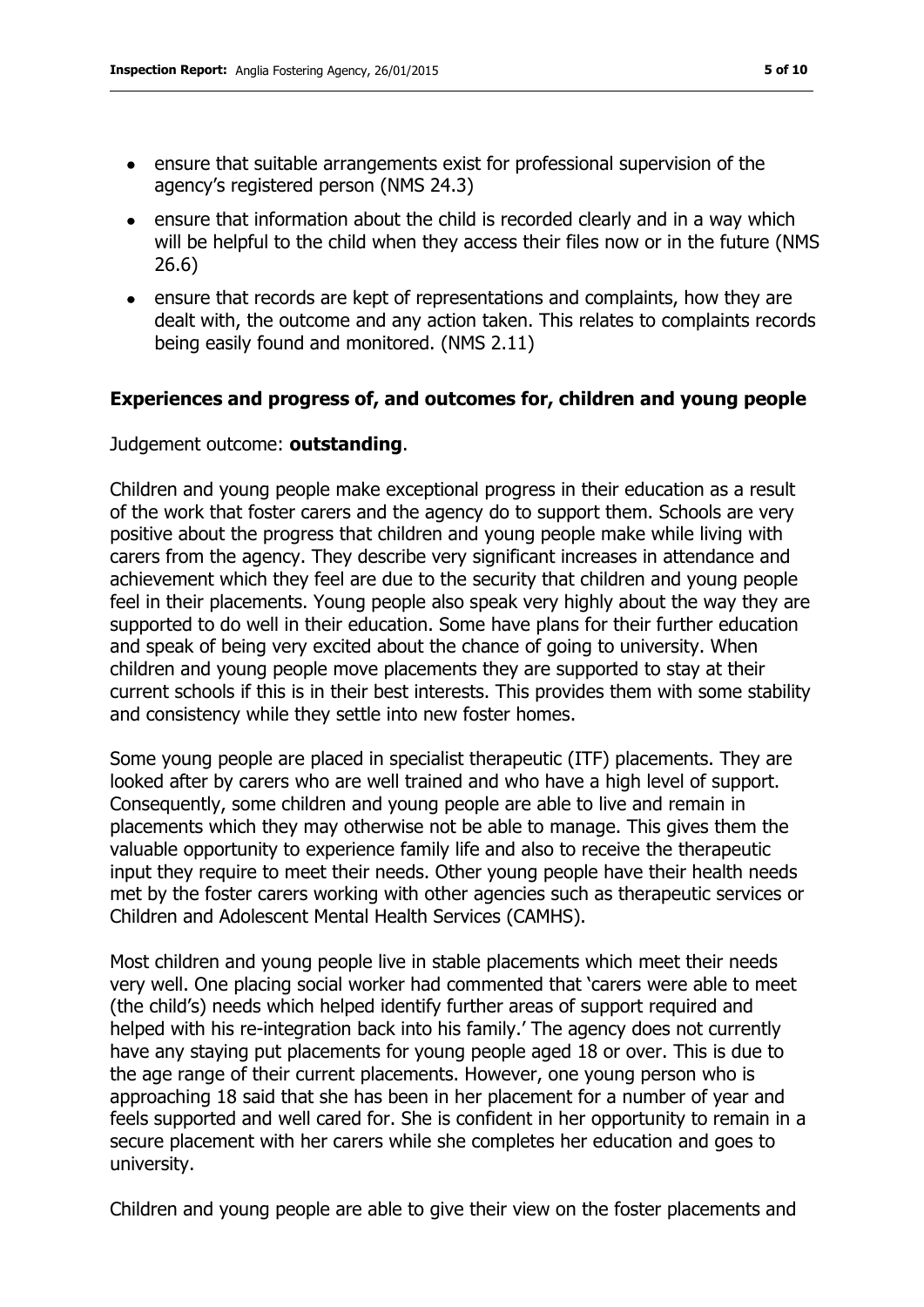the agency. They are regularly spoken to by placement managers who support and supervise the foster carers. They are also consulted as part of foster carer annual reviews. There is a young person's consultation group which have been actively involved in developing resources such as the children's guide and leaflets on bullying. They are also working on questions to ask prospective new staff in interview. This helps to ensure that the information which is provided for young people is relevant and understandable.

#### **Quality of service**

Judgement outcome: **good**.

Most carers speak very highly of the support which they receive from the agency. Very few carers have made complaints about the support that they have received while they were subject to safeguarding investigations. Others have said that they were well supported through such processes. The agency have learnt from a complaint and have now made pro-active arrangements to provide independent support when it may be needed. Carers report very active support from the agency at all times of day and night. They say that this allows them to continue to look after children and young people through difficult times. The level and quality of support helps to keep children in stable placements and to have their needs, including the need to be safeguarded, considered even when incidents happen outside of office hours.

Carers receive supervision from their placement managers. In some cases for ITF carers there has been on occasion a lack of clarity over supervision frequency as they have therapeutic supervision as well as supervision from their placement manager. There are some supervision records which do not show reflective discussion to ensure that carers are meeting children and young people's needs. Some carers say that they do discuss such issues. The agency are aware that recording of supervisions is an area that they need to develop and they have plans of how they are going to do this, including a training course that is being developed. However, not all current records show this to be happening at this point in time.

Matching of children and foster carers is taken very seriously by the agency. Carers and placing authorities say that the main focus is the needs of the children and young people and that placements are not made just to fill spaces. The agency works effectively with placing authorities, but will challenge placement moves that do not seem to be in the best interests of children and young people. This helps to ensure that children and young people do not have to move placements without good reason and in their best interests.

There is a good range of training for carers. This includes core training that carers are expected to undertake. There are clear expectations for carers about the amount of training they need to do each year. Outside agencies also say that there is a good level of carer training. This helps to ensure that in the vast majority of cases carers have the skills and knowledge to provide high standards of care. There was a time since the previous inspection when training in the East Midlands area was limited,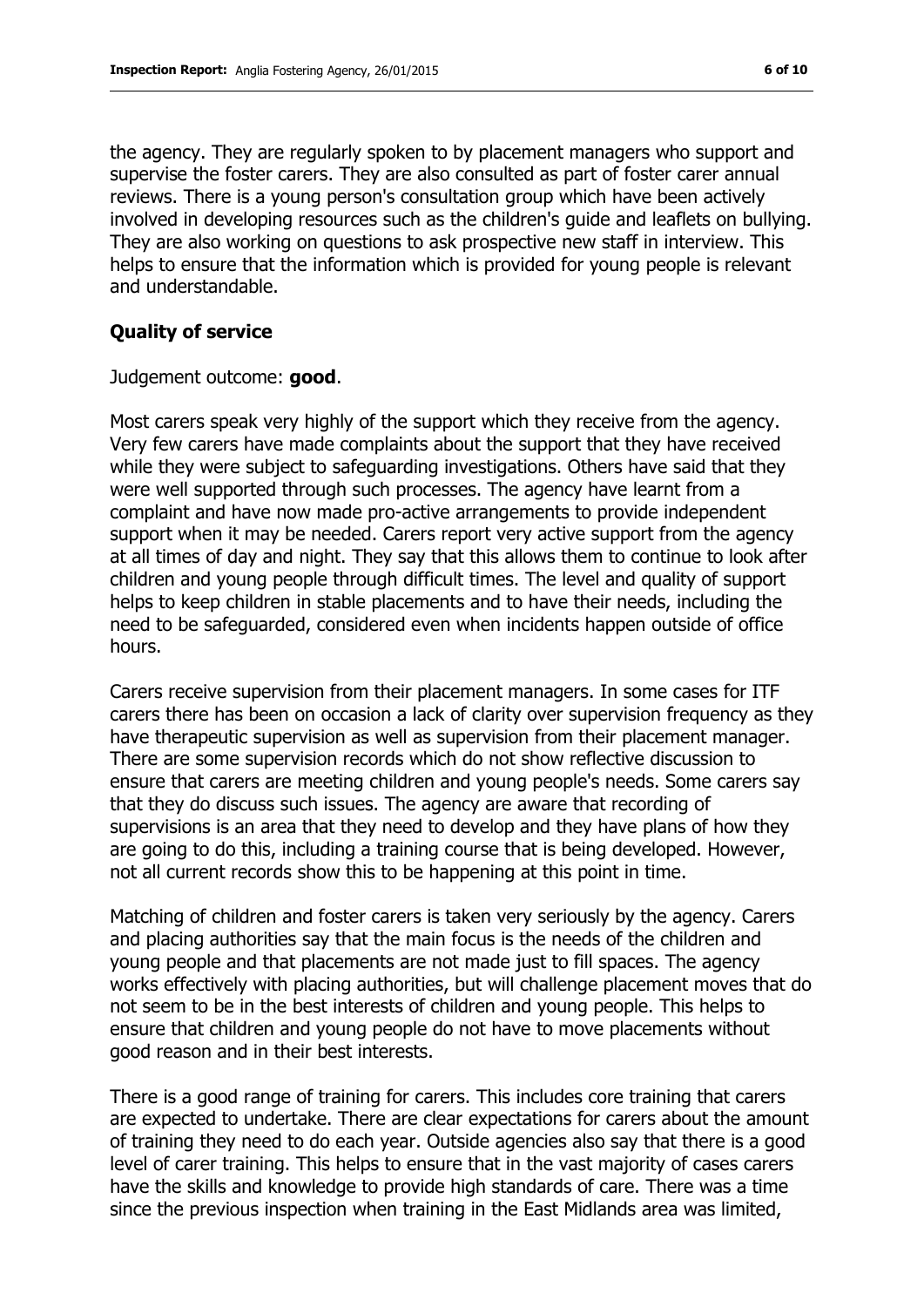but this has been addressed now. Carers say that training is of a good standard and that the agency helps them to attend training. However, the timeliness of training is not always good enough. There were recommendations that some carers should undertake specific training following an incident, but this is not due to be provided for up to 10 months after it was recommended. This delay is out of keeping with the overall quality of training provision, but it does have the potential to limit the high standard of care for some young people. Prospective carers who are undertaking the Skills to Foster Course say that they found the training informative and enjoyable.

There are annual reviews of foster carers suitability, except in some cases where this has not been possible or appropriate due to on-going issues. In one case since the previous inspection an annual review was not undertaken in a way that complied with the Foster Care Agreement. However, the agency accept their mistake in doing this and say that they have learnt from it. Carers spoken to during the inspection were happy with the review process. Reviews are currently undertaken appropriately.

The agency has a new initiative which provides specific placements for parents and babies. The carers involved in this have had a good level of training and feel well supported. The agency is able to provide assessments for courts by an experienced and qualified social worker. In one case a judge was very complimentary about the carer's experience to undertake her role, her professionalism and the quality of information provided to the court. A parent from one of the placements said she was very happy with what the placement had provided. This aspect of the service provides good placements that meet the specific needs of children who are placed in them.

#### **Safeguarding children and young people**

Judgement outcome: **good**.

As children and young people grow up in foster homes, they are helped to take ageappropriate risks. This helps them to grow into teenagers and adults who have the knowledge and skills to keep themselves safe. They have access to age appropriate information on issues such as bullying and on-line safety through the children's website and leaflets. The leaflets on bullying were designed in conjunction with the children and young people's consultation group. There is information on how to make a complaint in the older children's guide. Children and young people who responded to Ofsted surveys said that they feel safe in their foster homes and that they know how to make a complaint.

There is a low number of children who go missing from foster homes. The agency has a lower percentage of children and young people going missing than the average for all independent fostering agencies. When children and young people do go missing there are appropriate responses from the agency and carers to help ensure their safety. Placement managers and some foster carers have training in child sexual exploitation and on-line safety to help them recognise and respond to any concerns in a way that safeguards children and young people. Staff and carers say that they would feel able to whistle blow if they had any concerns. Children and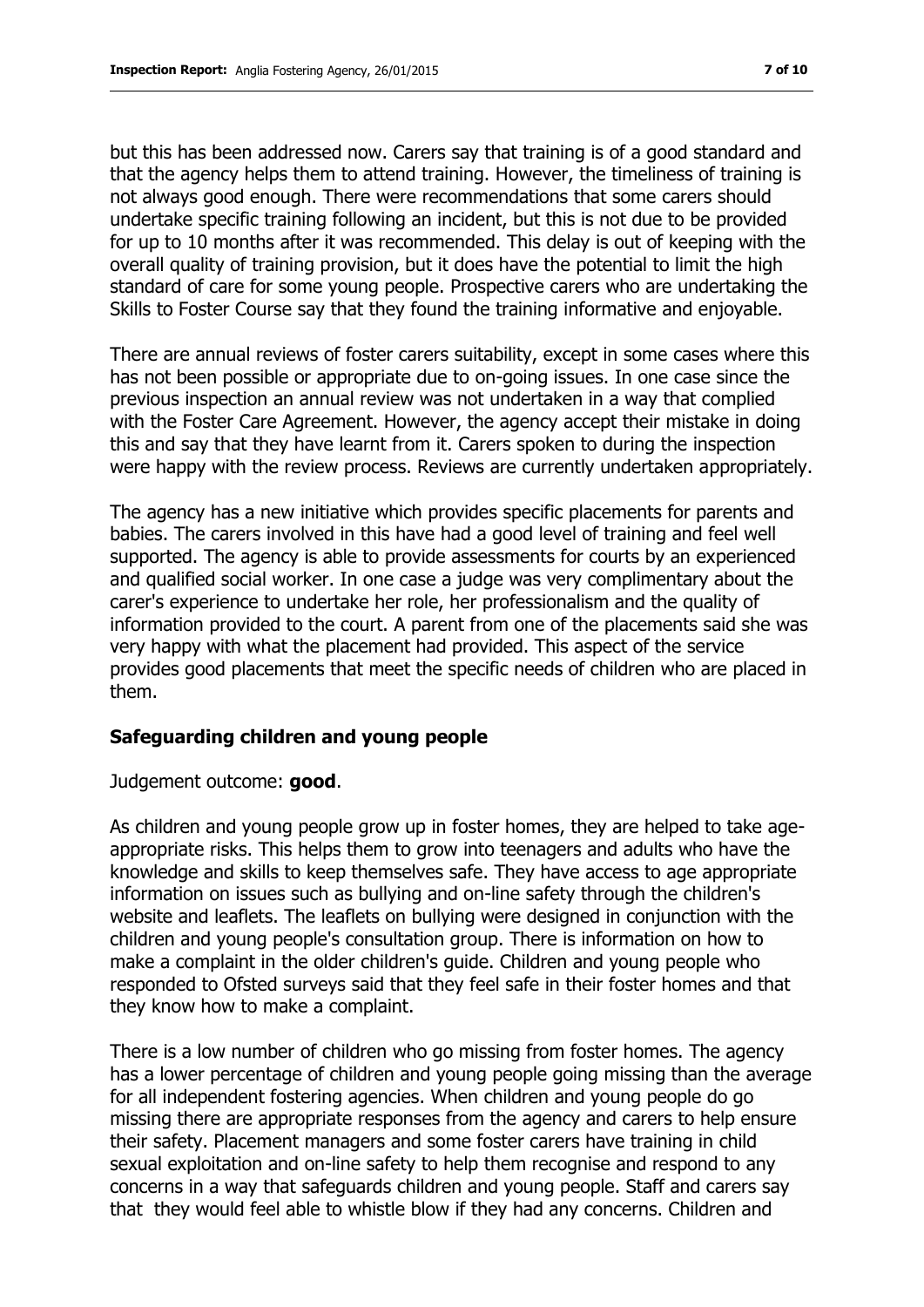young people say that they feel safe in their foster homes and that they know how to make a complaint.

Safe care plans and risk assessments are used to help carers provide safe homes for children to live in. These are reviewed as required to ensure they remain relevant. The agency responds effectively to any concerns about foster carers or the care of children and young people. They work well with other agencies to ensure to ensure a consistent response to any such concerns. Local authority designated officers (LADOs) and placing authorities say that they are satisfied with how the agency responds to safeguarding concerns. One LADO said that the agency act appropriately, will challenge carers over what may be unacceptable behaviour. Also that they will advocate for carers, but put children first.

#### **Leadership and management**

Judgement outcome: **good**.

The agency has a Registered Manager who has been in post since 2012. He has appropriate experience and qualifications to undertake this role. However, currently he does not have professional supervision to help him reflect on practice. There are very good working relationships with other agencies such as schools, placing authorities and safeguarding agencies. These help to ensure that children and young people's needs are met effectively. Commissioners say that the service thinks ahead and is responsive to meet their needs. The requirements and recommendations from the previous inspection have all been addressed.

There is an Statement of Purpose which provides clear information on the services that the agency provides. There are two children's guides, aimed at different ages and levels of understanding. The guide has also been provided in a different language to meet individual children and young people's needs. These guides provide information for children and young people about the agency and being fostered. However, while the younger age guide includes contact details other agencies and organisations, including Ofsted, it does not tell children that they can use these numbers to make a complaint. Despite this the guides are informative and age appropriate.

There are monitoring processes in place so that the Registered Manager is aware of the progress of individual children and young people, and of the functioning of the agency. As referred to above there are some records such as supervision records which are not all sufficiently clear and informative. While the majority of other records are clear, some are not. For example, while everyone involved knows what the status of placements are, this is not always clearly recorded, so the information may be confusing for children and young people who wish to read their records in years to come. However, monitoring had identified that some records needed to be clearer and there are plans and training being developed to help ensure that all records meet the required standard. There is a complaints procedure in place. As a result of a complaint shortfalls in some areas of practice and the complaints procedure itself were identified. The agency have taken action to address all of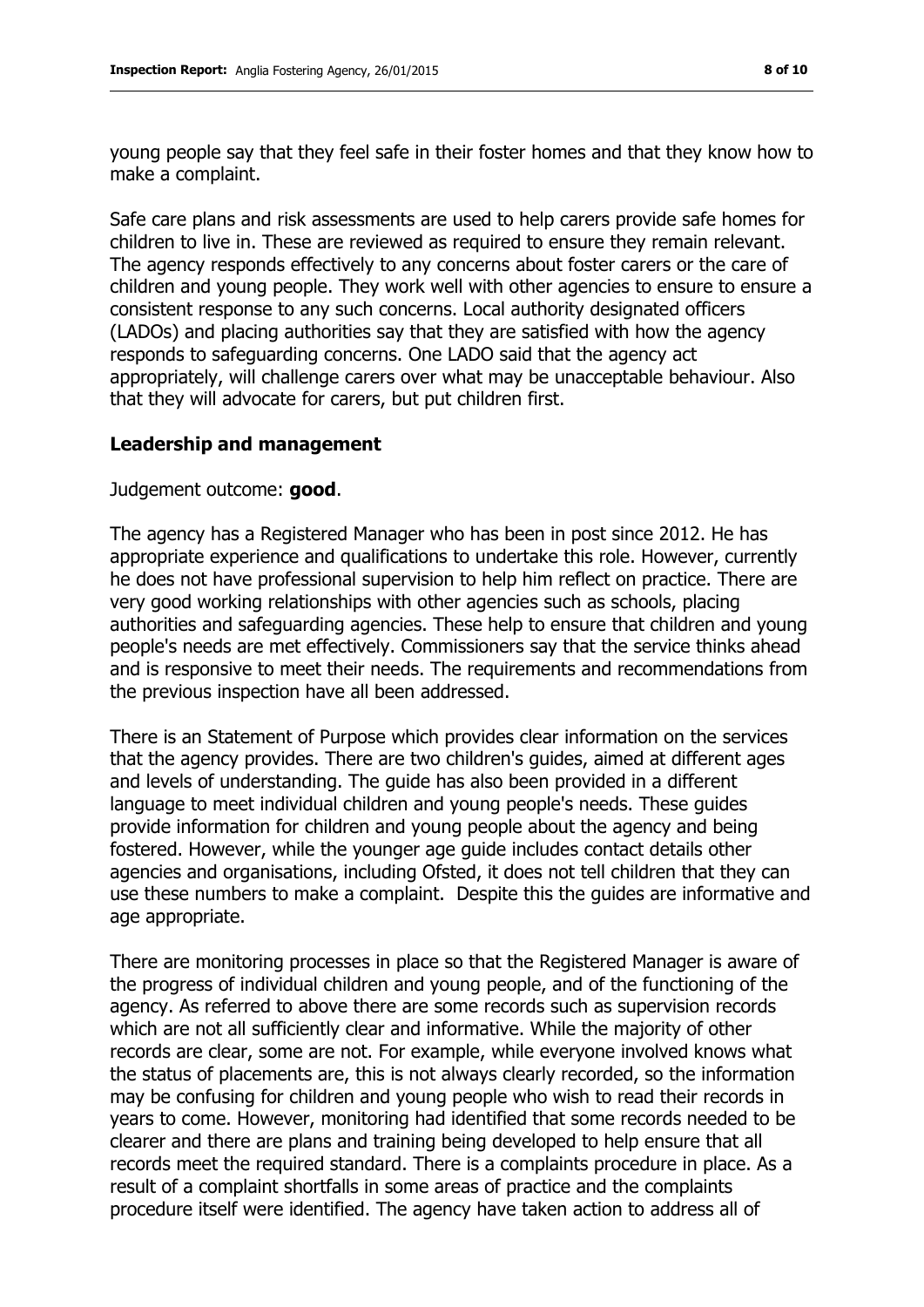shortfalls identified and so improve the functioning of the agency. Records of complaints are kept by the agency, however, they are not easy to identify and monitor. This may not have been a problem while the agency was small and had very few complaints, but as they grow it becomes harder to have an effective overview of them.

Staff who work for the agency are appropriately qualified. They say that their ongoing training and development needs are met. Supervision of placement managers covers areas of practice to help raise standards. All carers either have or are working towards the Training and Development Standards. This all helps to ensure that the staff and carers in the agency have to knowledge and skills to provide a good service for children and young people.